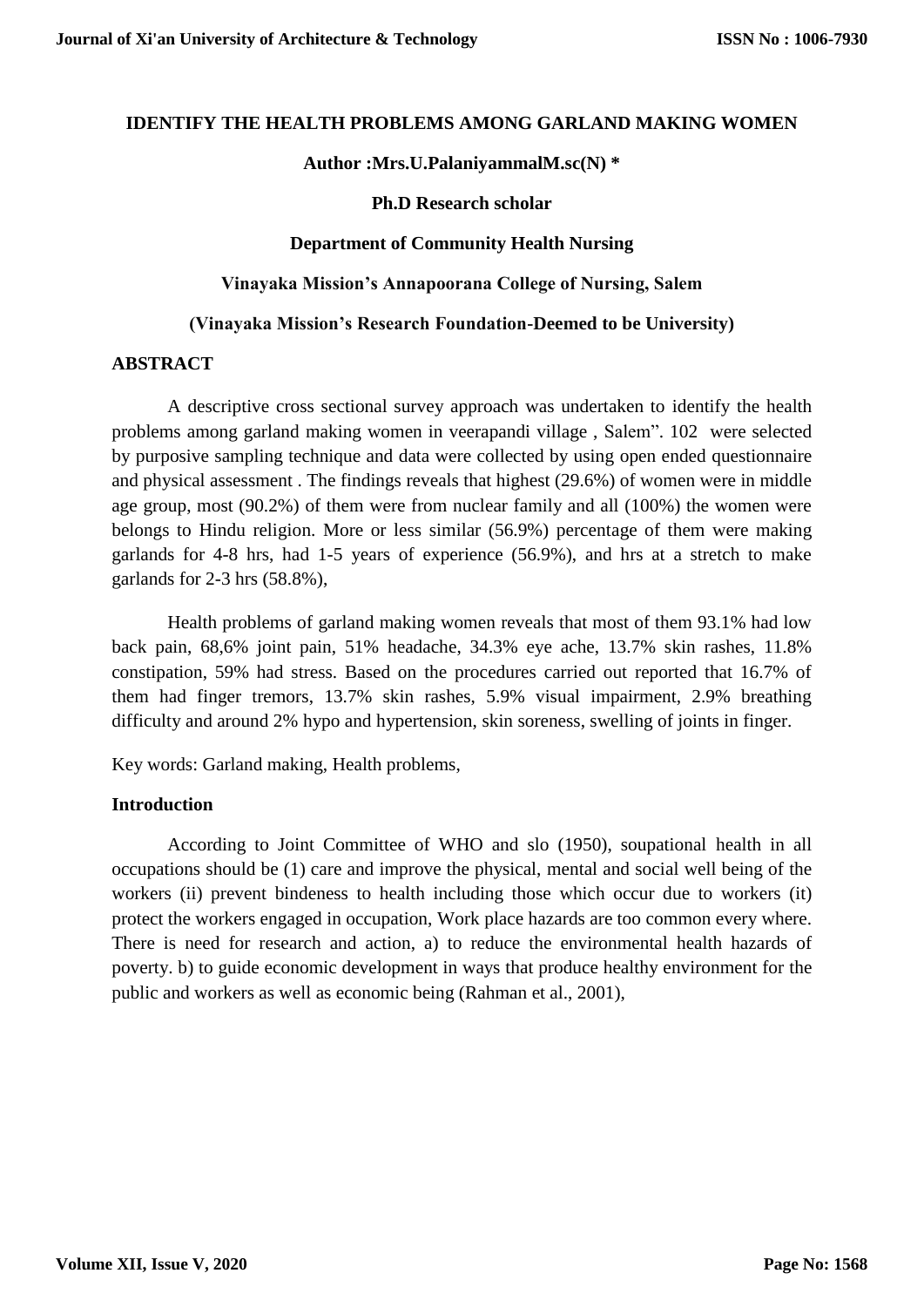# **Need for the study**

Garland making is a ring (or) circlet of flowers, bought, or leaves women on the head, placed on memorial or hung a decoration and it is a curling or circularform of flowers (John, 2004).

In India 45% of women's involved in Garland making work, 10% ofwomen involved in Bouquet making work, and 17% of them women are florist,12% of women involved flowers making work (Annue Merril Ingram, 2000),Colombia is the second largest flower expert in the world, 60% of allflowers sold in the US come from Colombia and the US consumers spend over18 billion annually for flowers (Oosted, 2003),

International Labor Rights found that more than 66% of Ecuadorian Flower workers were plagued by work related health problems such as skin rashes, respiratory problem and eye problems due to toxic pesticides and fungicides and also found that "Flower workers experience higher than average rates of premature birth, congenital malformations and miscarriages" (Belle.2007).

Employment hazards of garland making women may have adverse effects on pregnancy prolonged sitting, irregular working hours etc, all have been reported to be associated with several adverse outcomes (Banner Jee, 2001).

Nearly 2/3 of Colombian flower workers experience health problems such as headache, nausea, impaired vision, asthma, dizziness, conjunctivitis, skin rashes, stillbirths, miscarriage and congenital deformities (Oosted, 2003).In India 55% of garland makers experience health problems such as skin rashes, Asthma, impaired vision back pain, neurological problems (cervical and shoulder pain), joint pain in hands, miscarriage, still birth (Thankappan, 2002).

# **Statement of the Problem**

"A study to identify the health problems among garland making women in Veerapandi village", Salem.

# **Objectives**

To

- Identify the health problems of the garland making women
- Compare the health problems of the garland making women with their demographic variables.

# **REVIEW OF LITERATURE**

The literature of the present study are reviewed under the following sub heading

- Meaning of the garland making.
- Incidence and Prevalence of garland makers health problems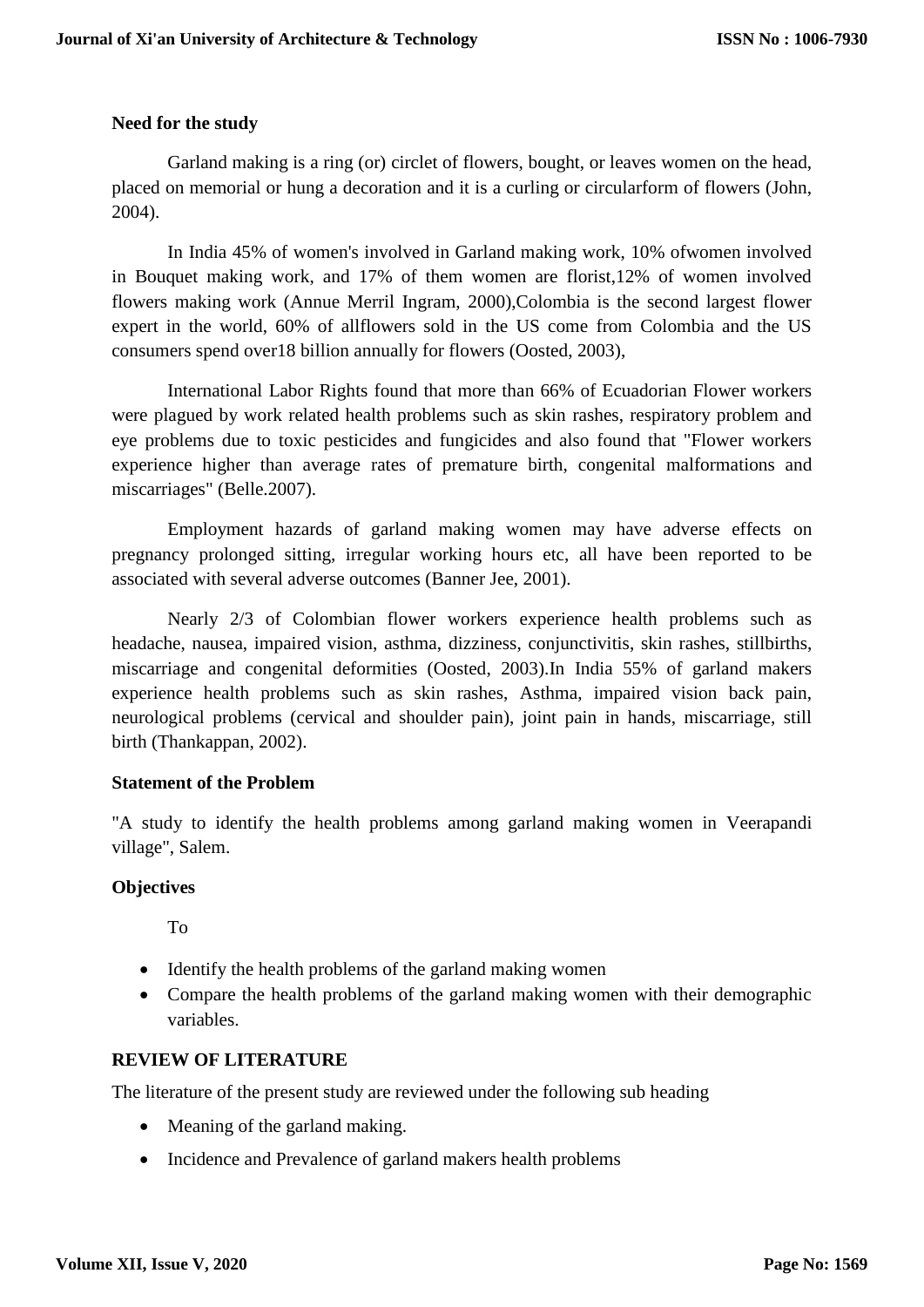- Health problems due to garland making.
- Complication of garland makers health problems.
- Management of garland making health problems.
- Nurses role to prevention of garland makers health problem

# **RESEARCH METHODS AND MATERIALS**

**Research approach**: A descriptive study design was used for the study

**Research design**: Cross sectional survey approach was used for the study

**Setting of the study**: The study was conducted in veerapandi village

**Population:** All the garland making women those who are residing in veerapandi village

**Sampling Technique**: Purposive sampling technique was used for the present study.

**Sample Size**: The sample consists of 102 women. Who all are involved in garland making.

### **Inclusion criteria**

The study was limited to the women who were

- involved in garland making
- available during data collection
- willing to participate under the study
- able to understand and speak Tamil

# **Description of the tool**

The questionnaire of two sections

**Section - A** :The demographic characteristics such as age, , types of family, working

hours, hours at stretch to work.

**Section – B** open ended questionnaire related to garland making health problems

**Section – C :** Physical examination and eye test.

# **Data collection procedure**

Prior to data collection written permission was obtained from the Panchayat leader. Informed consent was taken from garland making women and self instruction was given to the women and purpose of the interview technique was explained to them.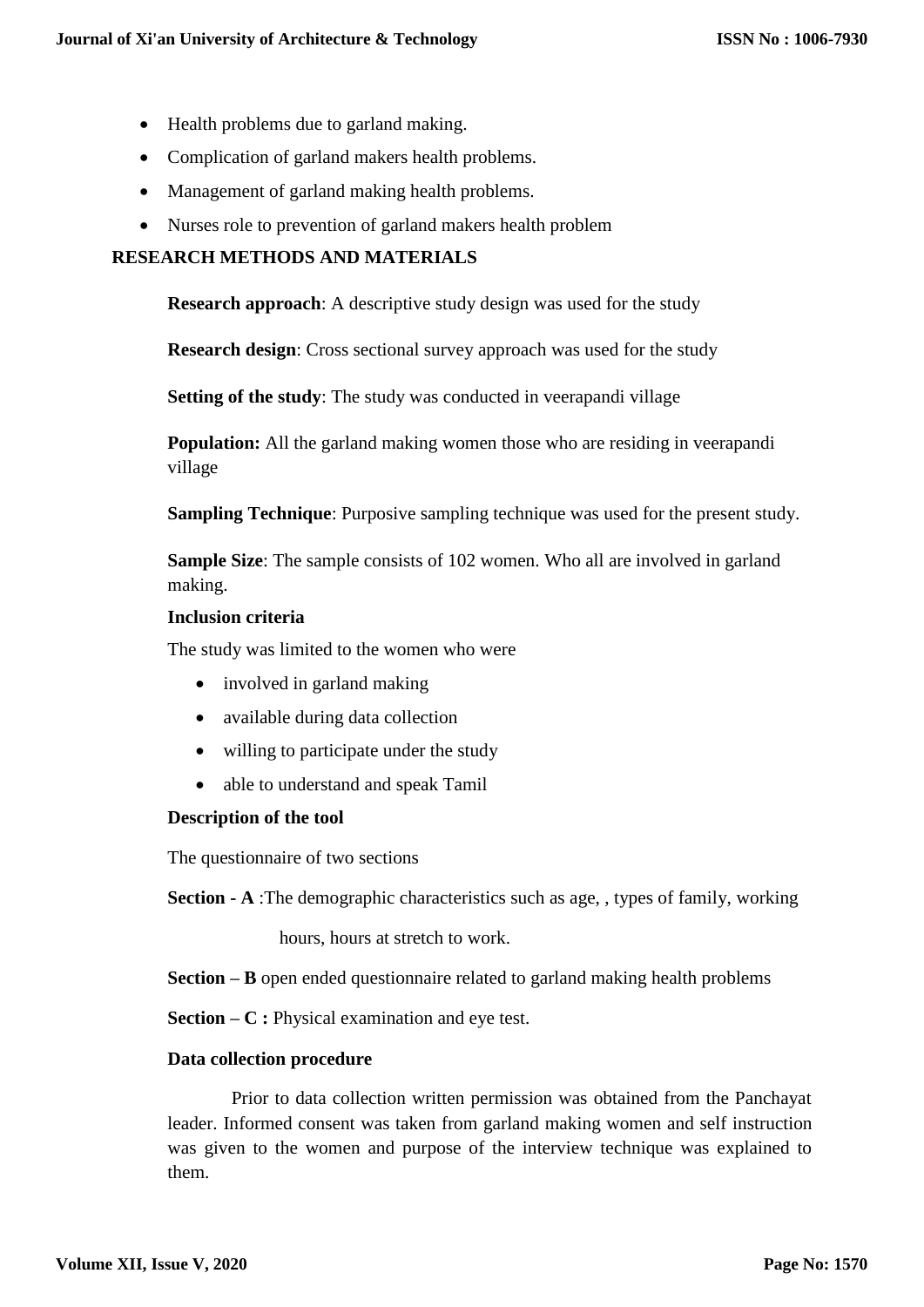# **RESULT**

# **Tab.No:4.2.1 Distribution of garland making women according to their physical**

| S.No | <b>Health problems</b> | <b>Number</b> | Percentage |
|------|------------------------|---------------|------------|
| 1.   | Low back pain          | 95            | 93.1       |
| 2.   | Joint pain             | 70            | 68.6       |
| 3.   | Headache               | 52            | 51.0       |
| 4.   | Eye ache               | 35            | 34.3       |
| 5.   | Skin rashes            | 14            | 13.7       |
| 6.   | Constipation           | 12            | 11.8       |
| 7.   | <b>Stress</b>          | 06            | 5.90       |

### **health problem**

Distribution of garland making women according to their physical health problem related to garland making shows that highest (93.1%) of women had low back pain, whereas 68.6% of them had joint pain and 51% of them had headache, 30.3% of them had eye ache, 13.7% of them had skin rashes, 11.8% had constipation and only 5.9% of them had stress (Tab. No. 4.2.1).

It seems that back pain and joint pain were most common health problems under the study.

# **CONCLUSION**

From the findings of the study it can be concluded that most of the garland making women were in middle age group in nuclear family from Hindu religion highest percentage (59.4%) of them were for working 4-8 hrs per day 60% of them were had 1-5 years of working experience an less than 59% of them were making garland for 2-3 hrs at a stretch Health problems reveals that most (03.1%) of the women had low back pain. 68.6% had joint pain, 51% headache, 34.3% eye ache, 13.7% skin rashes, 11.8% constipation, 6.0% stress. Based on the procedure carried out reported those16.7% tremors. 13.7% skin rashes. 5.9% Visual impairment, less than 5% similar (3%, 2%) of them had hypo and hypertension skin soreness, swelling of the joints and breathing difficulty. Highest 57% of them were affected with skin problems in 41-50 years and all the women were from nuclear family. Highest (33.5%) percentage had low back pain from Hindu religion, around 60% of them had low back pain (58.9%), headache (51.9%), joint pain (55.7%) working for 5-8 hours per day. Highest 63.5% of them had headache 1- 5 years. All the women had stress due to hours at a stretch make the garland.

# **RECOMMENDATIONS**

 Similar study can be conducted for large and diverse sample to generalize the findings